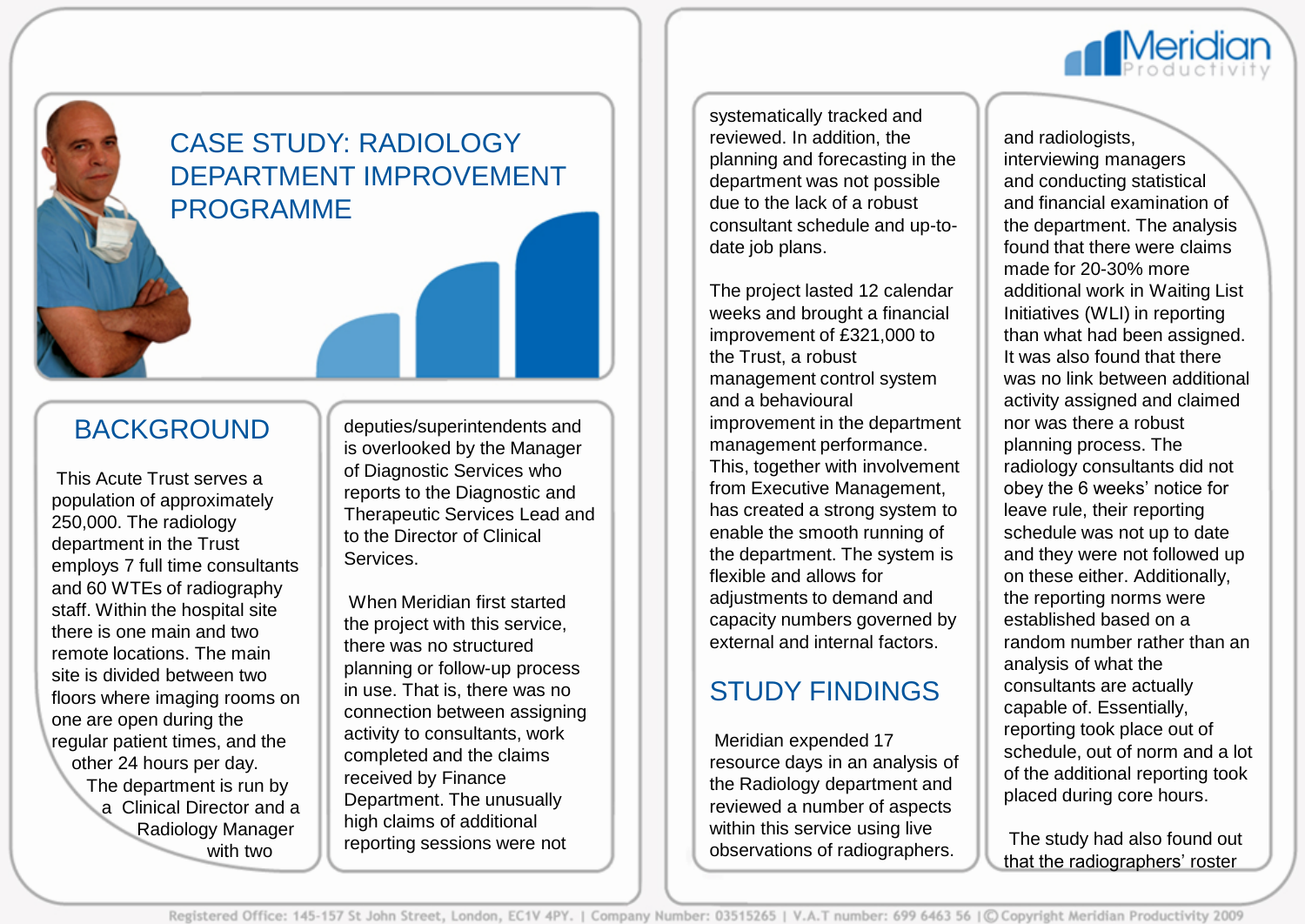#### CASE STUDY: RADIOLOGY DEPARTMENT IMPROVEMENTPROGRAMME

did not match the patient flow although the number of staff in the department was correct following employment of additional staff and freeing up a number of band 7 radiographers to create an additional management tier to manage staff in each of the smaller areas/modalities.

# **OBJECTIVES**

Following the presentation of the findings, the client Executive Team decided that to best address the issues in the department, focusing on the radiologists, the project would need to target activity planning, assigning and follow up by designing additional activity process flow, the reporting and review process and consultant work planning tools. It was identified that savings would come from identifying falsely claimed sessions and stopping payments for these/disabling the possibility of claiming for more than worked. behavioural training was decided to be an important element of introducing the management control system elements to enable understanding of the need for change and to maintain the newly installed processes after project end.

Firstly the loop between additional activity assignment and claims was closed to enable tracking and review of claims and to make payments for the correct number of PAs worked. This allowed the management to monitor the additional spendings.

The streams that followed closing the WLI loop were establishing a consultant reporting calendar and schedule, reviewing and agreeing norms in all modalities reported within the Trust, and designing and introducing the activity review process (reporting and weekly review meetings). The completion of these project elements enabled the department and executive management the review and timely reaction to variances in the department. This also

allows better, more proactive planning of the work within Radiology.

The managers and Clinical Lead were very cooperative during the programme. They were set in their ways but open to changes. The introduction of the new management control system elements and linking them together has painted a picture of a system and why it is important to follow every step and to ensure all elements are used when necessary. This behaviour was embedded in the managers everyday routine during the senior management workshops carried out during the project. In addition to the part of the programme which dealt with aligning the radiologists' capacity with the department demand and ensuring a robust follow up process, the project also involved aligning the radiographer hours with the patient flow and training ten band 7 radiographers to be able to manage the staff within each of the modalities.

**Meridian** 

An analysis

of patient flow and staff roster carried out during analysis had shown that the staff were rostered on a basis of who was in the department on each day (i.e. a certain number of staff could be off at once although it was not regulated how many staff within each modality or band). The patient flow was regulated by the fact that less staff were available during lunch hours. It was discovered that staff were on one hour long breaks and this was the optimum break length set by the previous manager. This affected the hours available in the department: too many in the morning, not enough during breaks and in the evenings. With a simple change in staff break length it was possible to alter the starting times and the number of staff available during each break hour to match it to the number of patients requiring to be seen in the department. This flexibility allowed for the changes required for smoother running of the department.